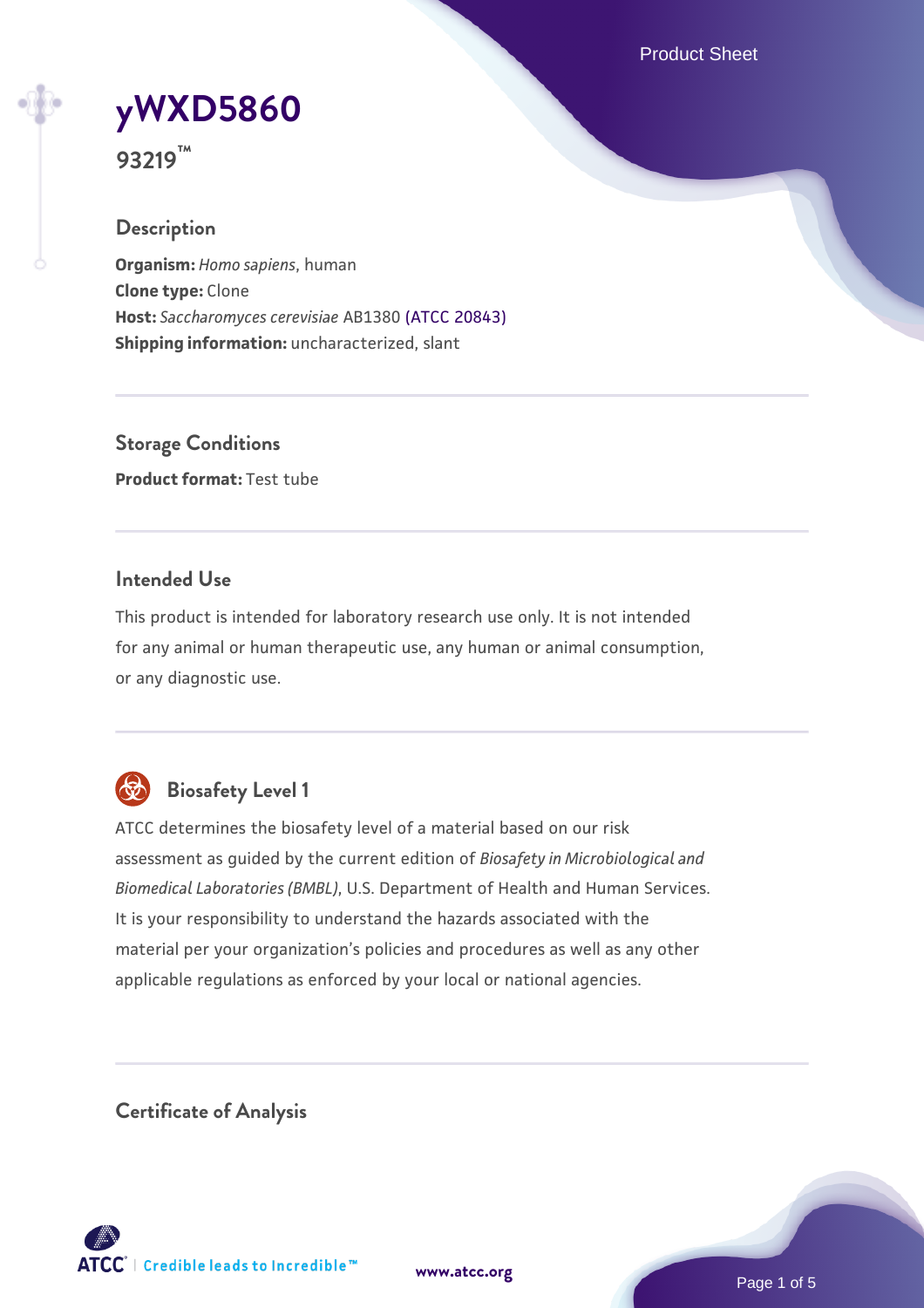## **[yWXD5860](https://www.atcc.org/products/93219)** Product Sheet **93219**

For batch-specific test results, refer to the applicable certificate of analysis that can be found at www.atcc.org.

## **Insert Information**

**Type of DNA:** genomic **Genome:** Homo sapiens **Chromosome:** X X pter-q27.3 **Gene name:** DNA Segment, single copy **Gene product:** DNA Segment, single copy [DXS4804] **Gene symbol:** DXS4804 **Contains complete coding sequence:** Unknown **Insert end:** EcoRI

## **Vector Information**

**Construct size (kb):** 230.0 **Intact vector size:** 11.454 **Vector name:** pYAC4 **Type of vector:** YAC **Host range:** *Saccharomyces cerevisiae*; *Escherichia coli* **Vector information:** other: telomere, 3548-4235 other: telomere, 6012-6699 Cross references: DNA Seq. Acc.: U01086 **Cloning sites:** EcoRI **Markers:** SUP4; HIS3; ampR; URA3; TRP1 **Replicon:** pMB1, 7186-7186; ARS1, 9632-10376

# **Growth Conditions**

**Medium:** 



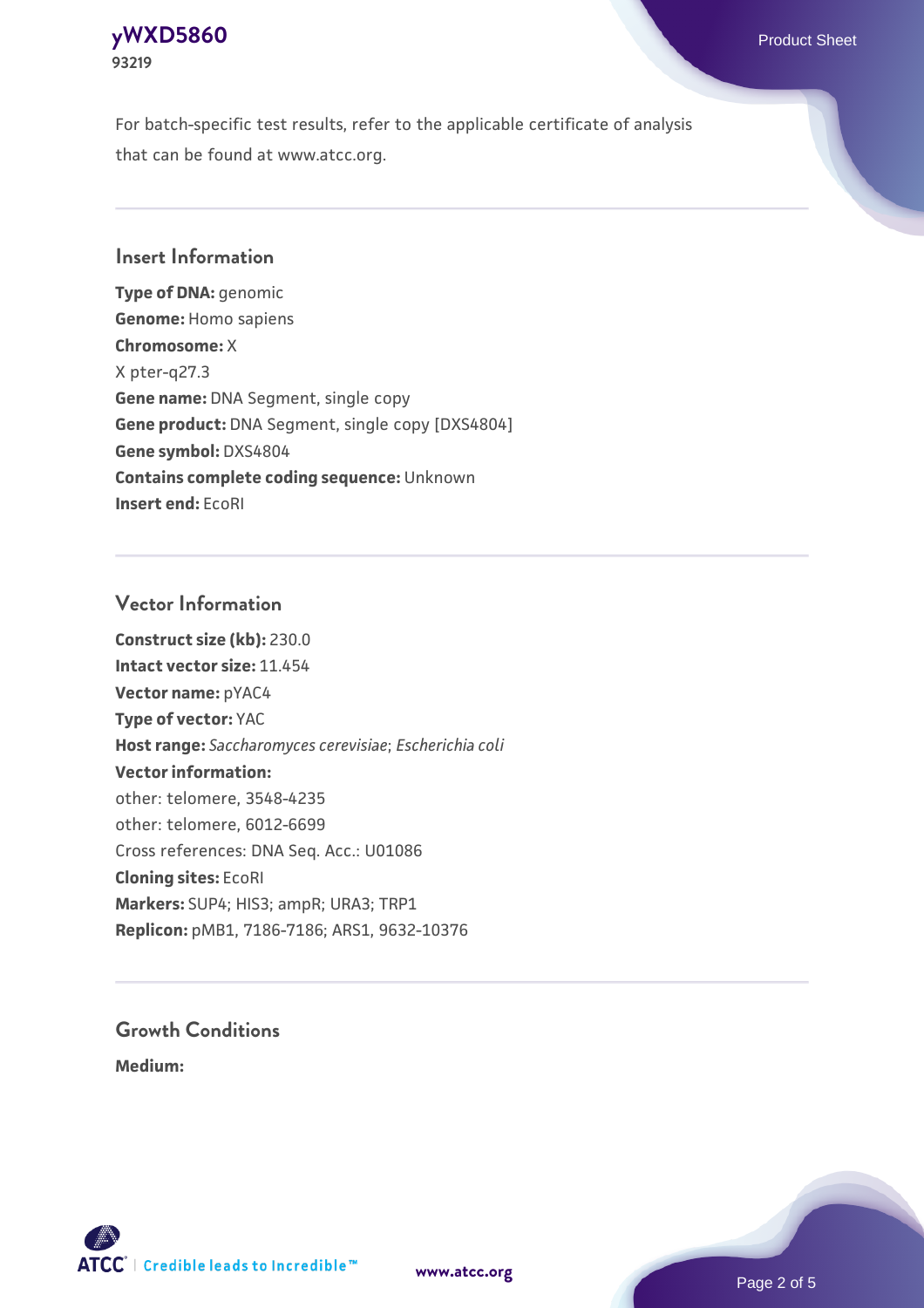#### **[yWXD5860](https://www.atcc.org/products/93219)** Product Sheet **93219**

[ATCC Medium 1245: YEPD](https://www.atcc.org/-/media/product-assets/documents/microbial-media-formulations/1/2/4/5/atcc-medium-1245.pdf?rev=705ca55d1b6f490a808a965d5c072196) **Temperature:** 30°C

#### **Notes**

More information may be available from ATCC (http://www.atcc.org or 703- 365-2620).

## **Material Citation**

If use of this material results in a scientific publication, please cite the material in the following manner: yWXD5860 (ATCC 93219)

## **References**

References and other information relating to this material are available at www.atcc.org.

## **Warranty**

The product is provided 'AS IS' and the viability of ATCC® products is warranted for 30 days from the date of shipment, provided that the customer has stored and handled the product according to the information included on the product information sheet, website, and Certificate of Analysis. For living cultures, ATCC lists the media formulation and reagents that have been found to be effective for the product. While other unspecified media and reagents may also produce satisfactory results, a change in the ATCC and/or depositor-recommended protocols may affect the recovery, growth, and/or function of the product. If an alternative medium formulation or reagent is used, the ATCC warranty for viability is no longer



**[www.atcc.org](http://www.atcc.org)**

Page 3 of 5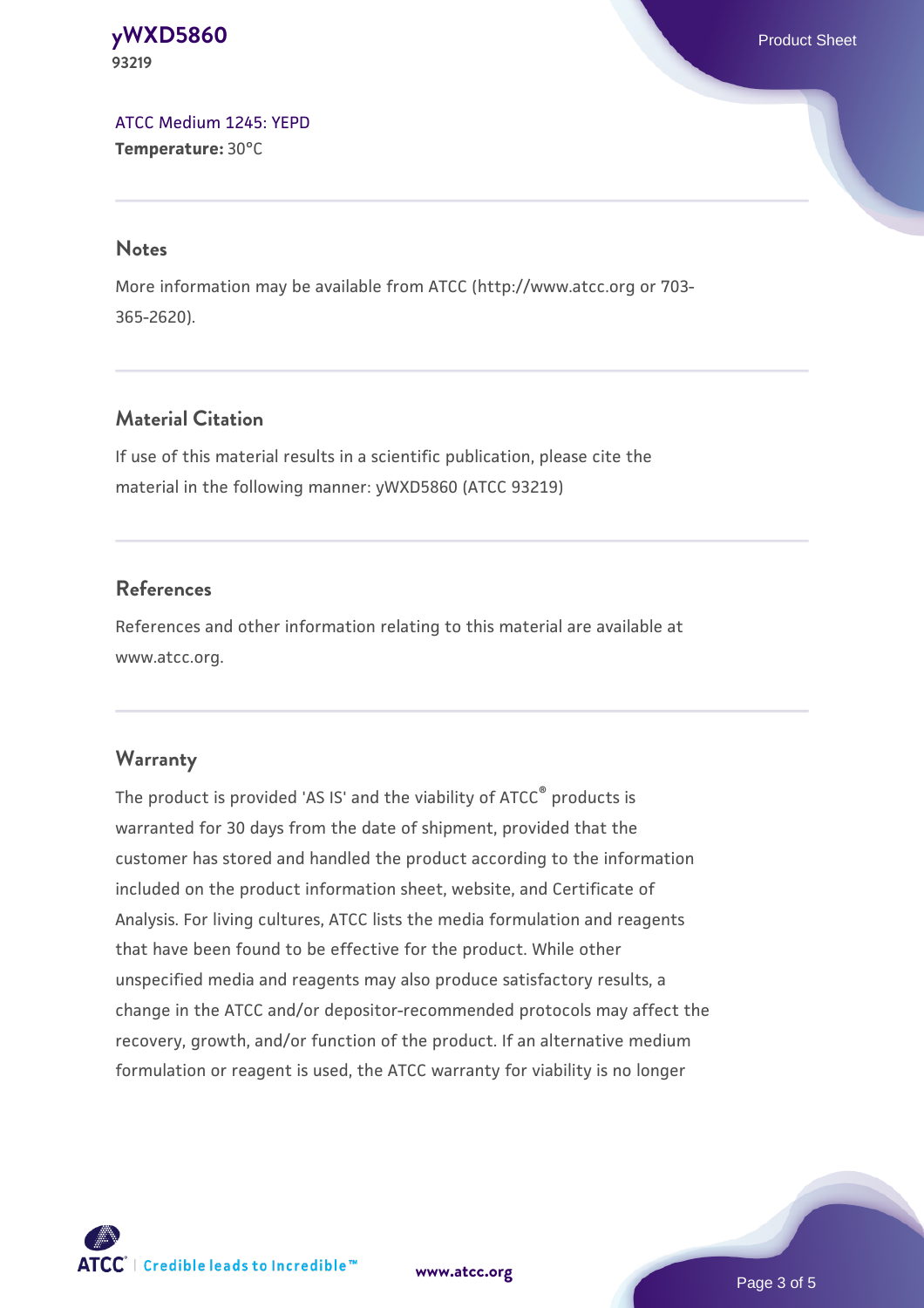**[yWXD5860](https://www.atcc.org/products/93219)** Product Sheet **93219**

valid. Except as expressly set forth herein, no other warranties of any kind are provided, express or implied, including, but not limited to, any implied warranties of merchantability, fitness for a particular purpose, manufacture according to cGMP standards, typicality, safety, accuracy, and/or noninfringement.

#### **Disclaimers**

This product is intended for laboratory research use only. It is not intended for any animal or human therapeutic use, any human or animal consumption, or any diagnostic use. Any proposed commercial use is prohibited without a license from ATCC.

While ATCC uses reasonable efforts to include accurate and up-to-date information on this product sheet, ATCC makes no warranties or representations as to its accuracy. Citations from scientific literature and patents are provided for informational purposes only. ATCC does not warrant that such information has been confirmed to be accurate or complete and the customer bears the sole responsibility of confirming the accuracy and completeness of any such information.

This product is sent on the condition that the customer is responsible for and assumes all risk and responsibility in connection with the receipt, handling, storage, disposal, and use of the ATCC product including without limitation taking all appropriate safety and handling precautions to minimize health or environmental risk. As a condition of receiving the material, the customer agrees that any activity undertaken with the ATCC product and any progeny or modifications will be conducted in compliance with all applicable laws, regulations, and guidelines. This product is provided 'AS IS' with no representations or warranties whatsoever except as expressly set forth herein and in no event shall ATCC, its parents, subsidiaries, directors, officers, agents, employees, assigns, successors, and affiliates be liable for indirect, special, incidental, or consequential damages of any kind in connection with or arising out of the customer's use of the product. While reasonable effort is made to ensure authenticity and reliability of materials on deposit, ATCC is not liable for damages arising from the misidentification or



**[www.atcc.org](http://www.atcc.org)**

Page 4 of 5